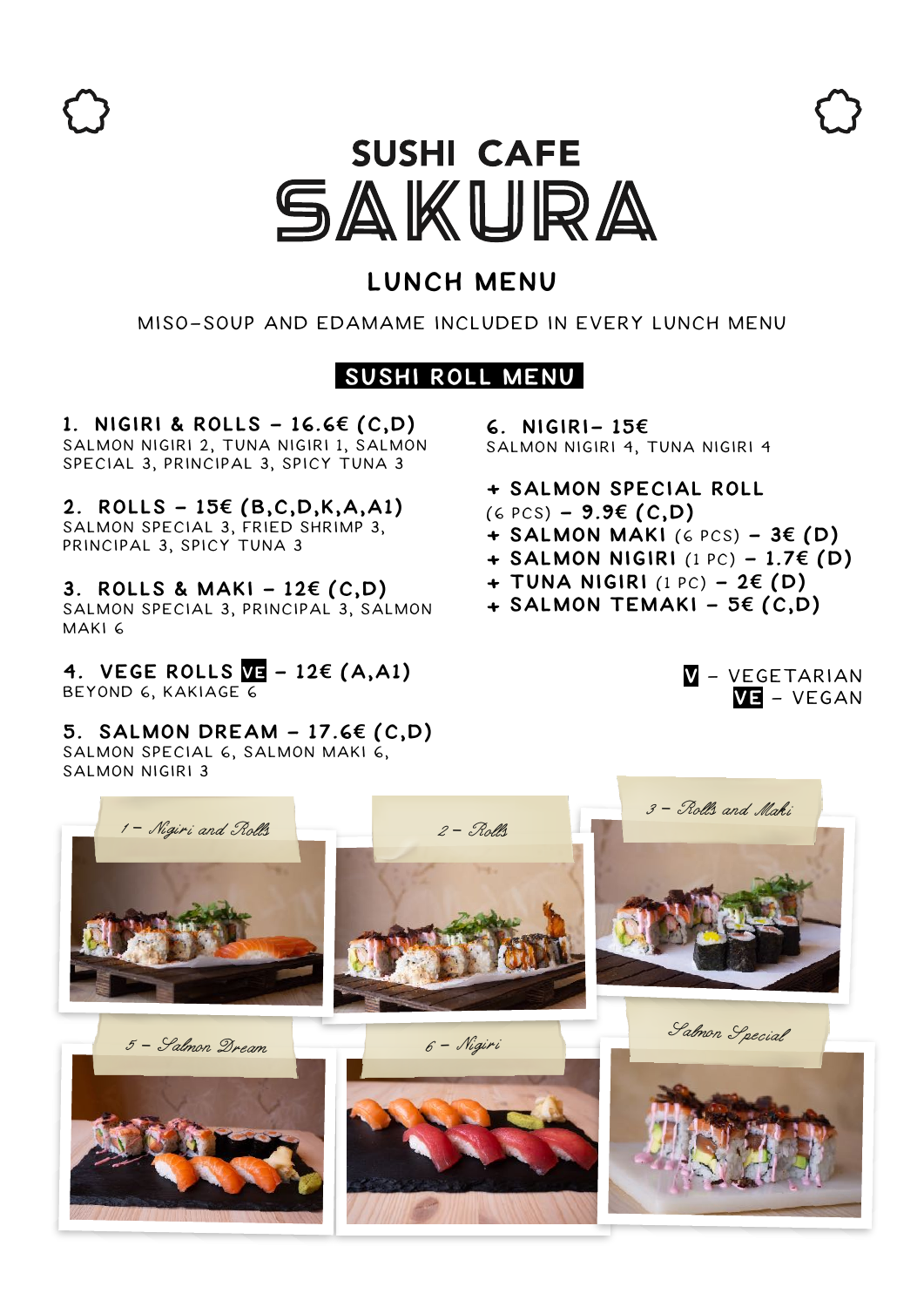# **Rice Bowl Menu**

## **7. Teriyaki Salmon - 16.5€ (D,F)**

fried salmon, Avocado, mixed salad, Red beets, Edamame

#### **8. Salmon Avocado - 12€ (D,F)**

salmon, Avocado, mixed salad, Red Beets, Edamame

## **9.** GYUDON − 12  $\in$   $(K)$

grilled beef, Onion, mixed salad, Sesame

## **10. VEGGIE VE - 11 € (F)**

Avocado, Edamame, Red Beets, mixed salad





Gyudon